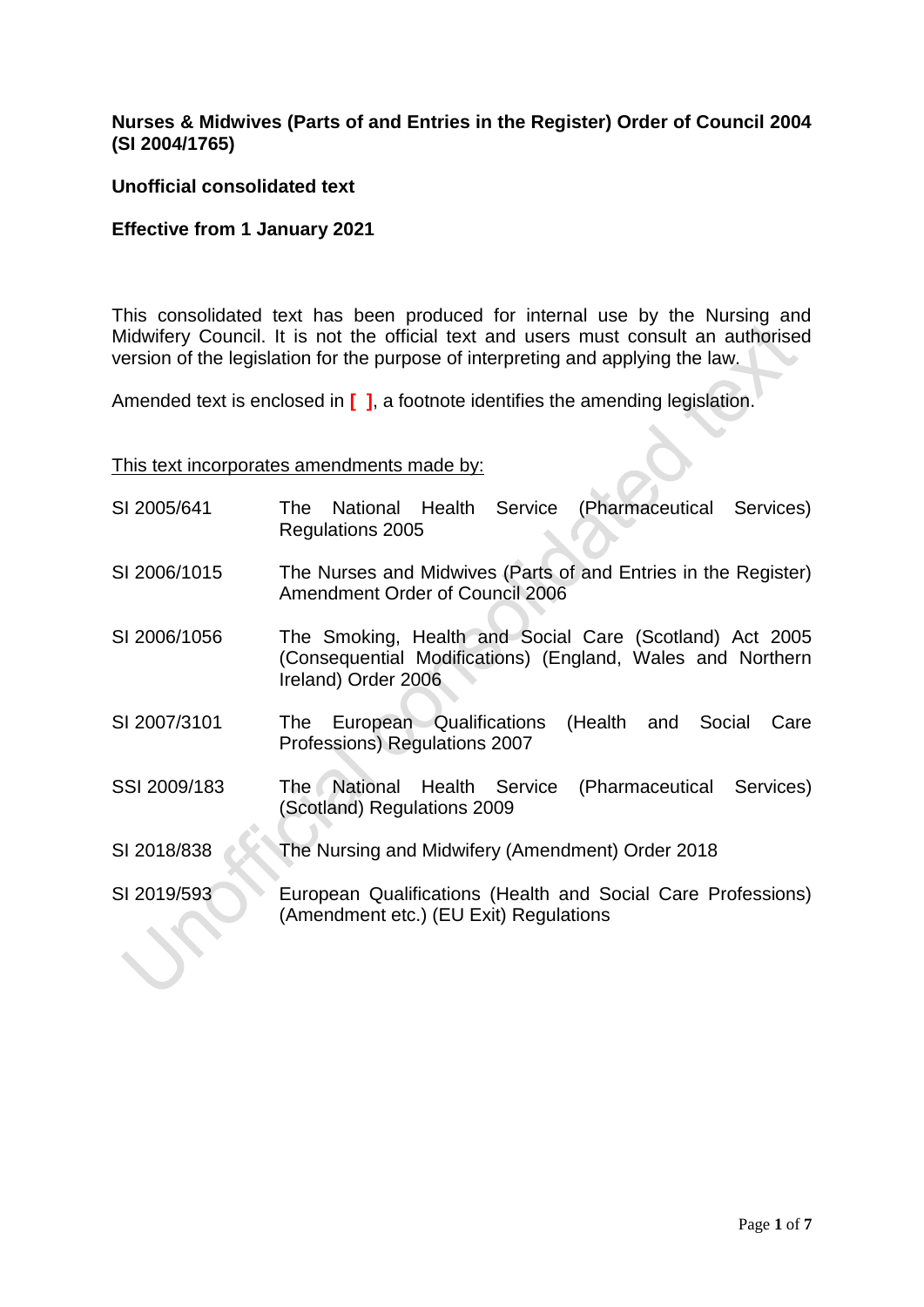# STATUTORY INSTRUMENTS

# **2004 No. 1765**

# **HEALTH CARE AND ASSOCIATED PROFESSIONS**

# **NURSES AND MIDWIVES**

Nurses and Midwives (Parts of and Entries in the Register) Order of Council 2004

*Made - - - - 2004*

*Laid before Parliament 2004*

*Coming into force -- 1st August 2004*

At the Council Chambers, Whitehall, the day of 2004.

By the Lords of Her Majesty's Most Honourable Privy Council.

Their Lordships, in exercise of the powers conferred on them by article 6 of the Nursing and Midwifery Order 2001**<sup>1</sup>** , and of all other powers enabling them in that behalf, hereby make the following Order:

# **Citation, commencement and interpretation**

**1.**—(1) This Order may be cited as **[**the Nursing and Midwifery Council (Parts of and Entries in the Register) Order of Council 2004<sup>1</sup> and shall come into force on 1st August 2004.

(2) In this Order—

"the Order" means the Nursing and Midwifery Order 2001;

**[…]**<sup>3</sup>

"Drug Tariff" means—

**[in England, the Drug Tariff published under regulation 56 (standards of, and** payments for, drugs and appliances) of the National Health Service (Pharmaceutical Services) Regulations 2005;

(aa) in Wales, the Drug Tariff published under regulation 18 (standards of, and payments for, drugs and appliances) of the National Health Service (Pharmaceutical Services) Regulations 1992;**]** 4

**<sup>1</sup>** S.I.2002/253.

**<sup>2</sup>** Substituted - SI 2018/838, Schedule 2, para 2.

**<sup>3</sup>** Omitted: SI 2006/1015 **4** Substituted: SI 2005/641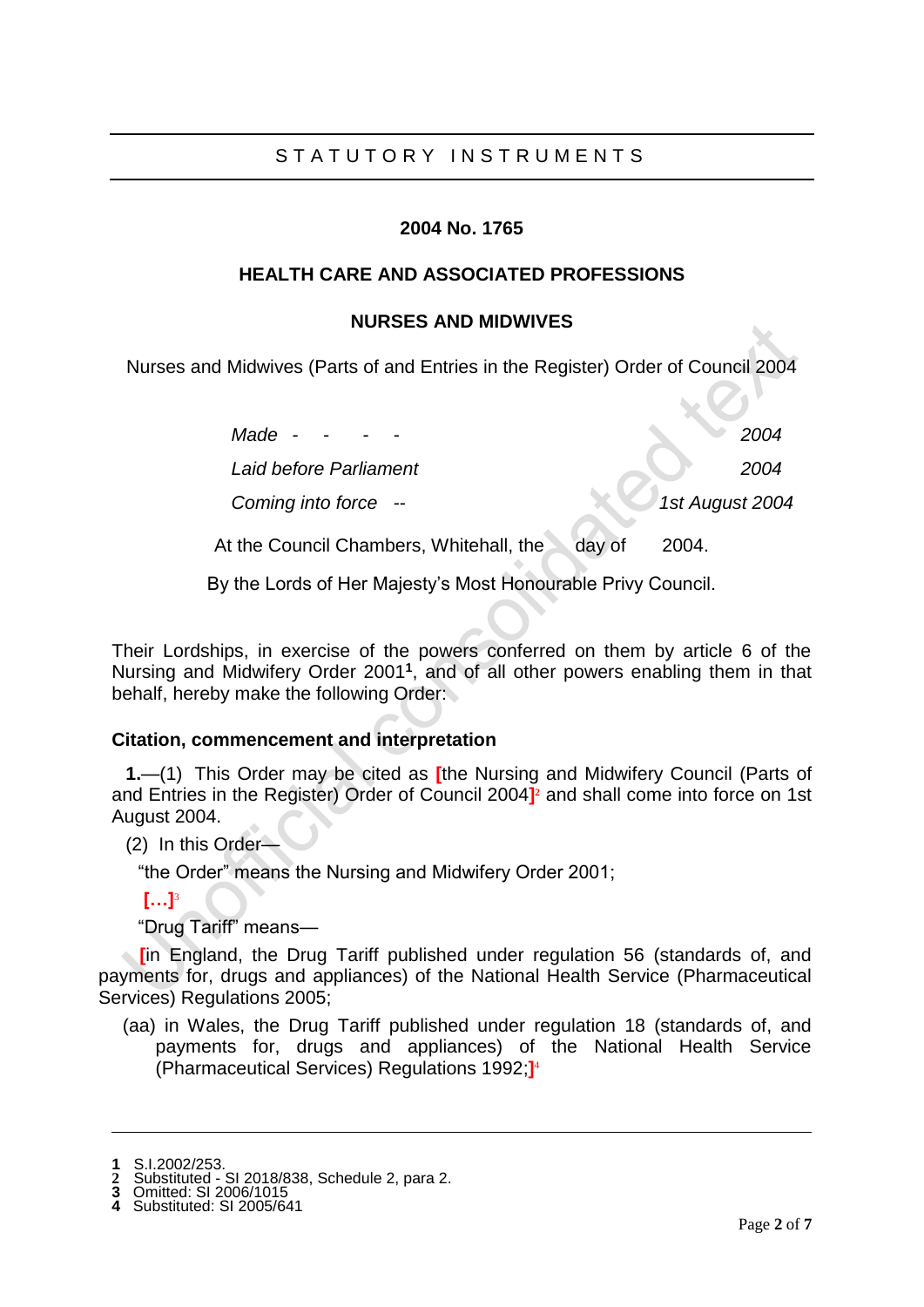in Scotland, the **[**[*sic…*Drug Tariff published under the] National Health Service (Pharmaceutical Services) (Scotland) Regulations 2009**]** 5 ; and

in Northern Ireland, the Drug Tariff published under regulation 9 (standards of, and payments for, drugs and appliances) of the Pharmaceutical Services Regulations (Northern Ireland) 1997**<sup>6</sup>** ;

# **[…]**<sup>7</sup>

"first level nurse" means a nurse registered in Sub-Part 1 of the Nurses' Part of the register;

"old register" means the register maintained by the Nursing and Midwifery Council pursuant to paragraph 10 of Schedule 2 to the Order;

"recordable qualification" means a qualification which is not a qualification leading to admission to a Part of the register and which—

meets the standards set by the Council; or

is obtained outside the United Kingdom and which the Council is satisfied is equivalent to a qualification of the type referred to in paragraph (a);

"second level nurse" means a nurse registered in Sub-Part 2 of the Nurses' Part of the register;

"specialist community public health nurse" means a registered nurse or midwife who is also registered in the Specialist Community Public Health Nurses' Part of the register.

# **Parts and Sub-Parts of the register**

**2.** The register shall be divided into the Parts and Sub-Parts specified in column 1 of Schedule 1 to this Order.

# **[Closure of Sub-Part 2 of the nurses' part of the register**

**2A.** –(1) Except where paragraph (2) applies, Sub-Part 2 of the Nurses' Part of the register is to be closed on the appointed day so that on or after that date no further person may become registered in that Sub-Part.

(2) Sub-Part 2 of the Nurses' Part of the register will remain effective and continue to apply for the purposes of registrants registered in that Sub-Part before the appointed day.

(3) For the purposes of this article "appointed day" means the date of coming into force of article 1(2) of the Nursing and Midwifery (Amendment) Order 2018. **]** 8

# **Designated titles**

**3.** The designated titles in relation to each Part or Sub-Part of the register are the titles set out in column 2 of Schedule 1 to this Order opposite the Part or Sub-Part of the register specified in column 1.

**<sup>5</sup>** Substituted: SI 2006/1056 and then substituted again by SSI 2009/183

**<sup>6</sup>** S.R. 1997/381. Relevant amendments were made by S.R. 2001/222 and 2002/92.

**<sup>7</sup>** Omitted: SI 2006/1015

**<sup>8</sup>** Inserted – SI 2018/838, Schedule 2, paragraph 3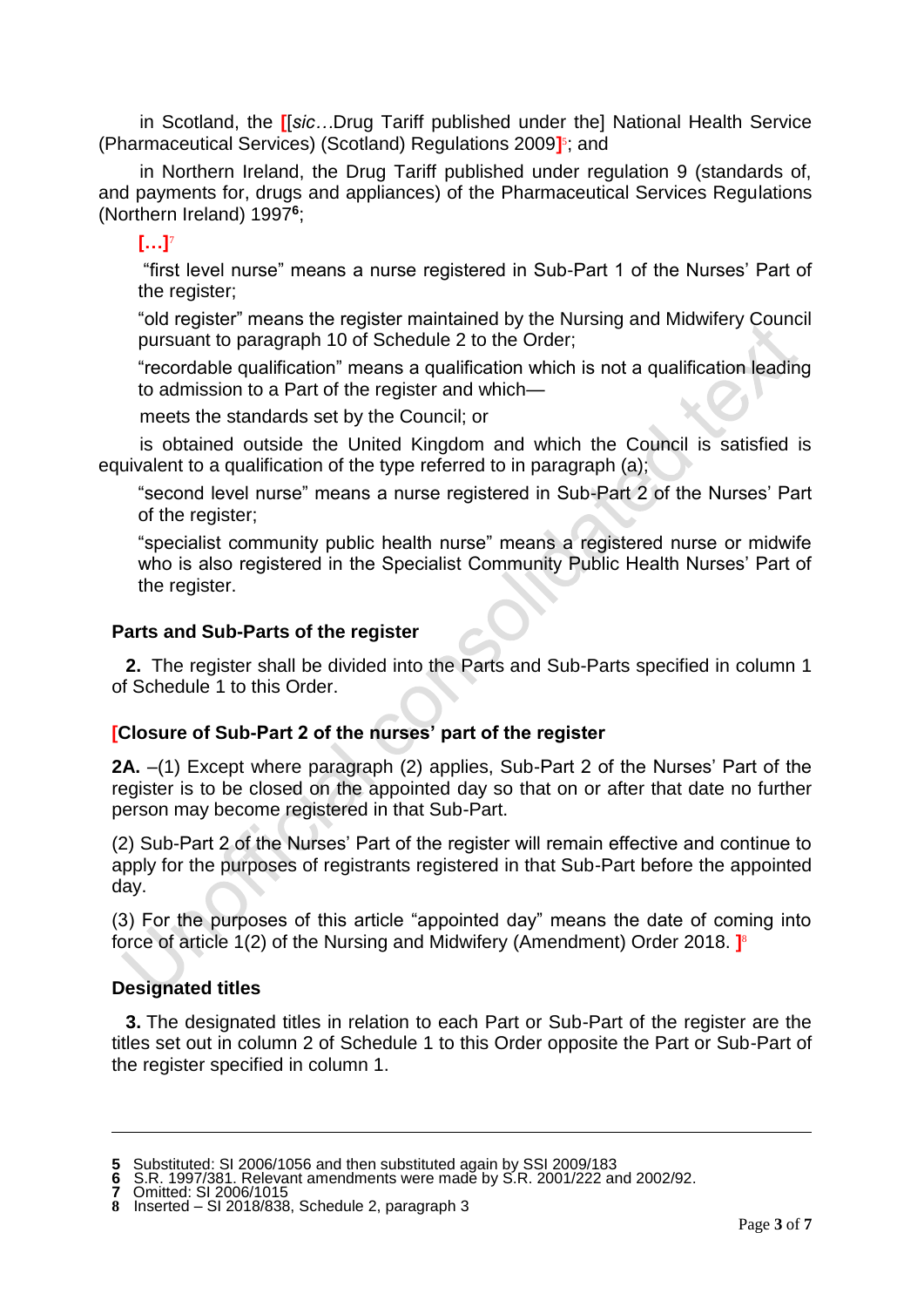# **Registration of persons already registered in accordance with the Nurses, Midwives and Health Visitors Act 1997**

**4.** If a person immediately before this Order comes into force is registered in the old register, that person shall be registered with effect from the date on which this Order comes into force in the Part or Sub-Part of the register which is listed in column 2 of Schedule 2 to this Order opposite the Part of the old register set out in column 1 of that Schedule in which he is registered immediately before this Order comes into force.

# **Inclusion of additional entries in the register by virtue of their inclusion in the old register**

**5.** Additional entries included in respect of a nurse or midwife in the old register immediately before this Order comes into force shall be included in the register with effect from the date on which this Order comes into force.

#### **Entries in Welsh as well as in English**

**6.** A title, qualification or other entry referred to in article 6(3) of the Order, which is entered on the register in respect of a registered nurse or midwife whose registered address is in Wales, may be entered on the register in Welsh as well as in English.

#### **Entries indicating qualifications or competence**

**7.**—(1) The entries in the register are to include such entry as the Council considers appropriate to indicate a qualification held by, or field of practice of, a registrant as provided for in paragraphs (2) to (7).

(2) In the case of a first level nurse, a midwife or a specialist community public health nurse, a qualification to order drugs, medicines and appliances—

**[**as a community practitioner nurse prescriber;

as a nurse independent prescriber;

as a nurse independent/supplementary prescriber.**]** 9

(3) In the case of a first level nurse a recordable qualification in—

adult nursing;

mental health nursing;

learning disabilities nursing;

children's nursing;

general practice nursing;

community mental health nursing;

community learning disabilities nursing;

community children's nursing; and

district nursing,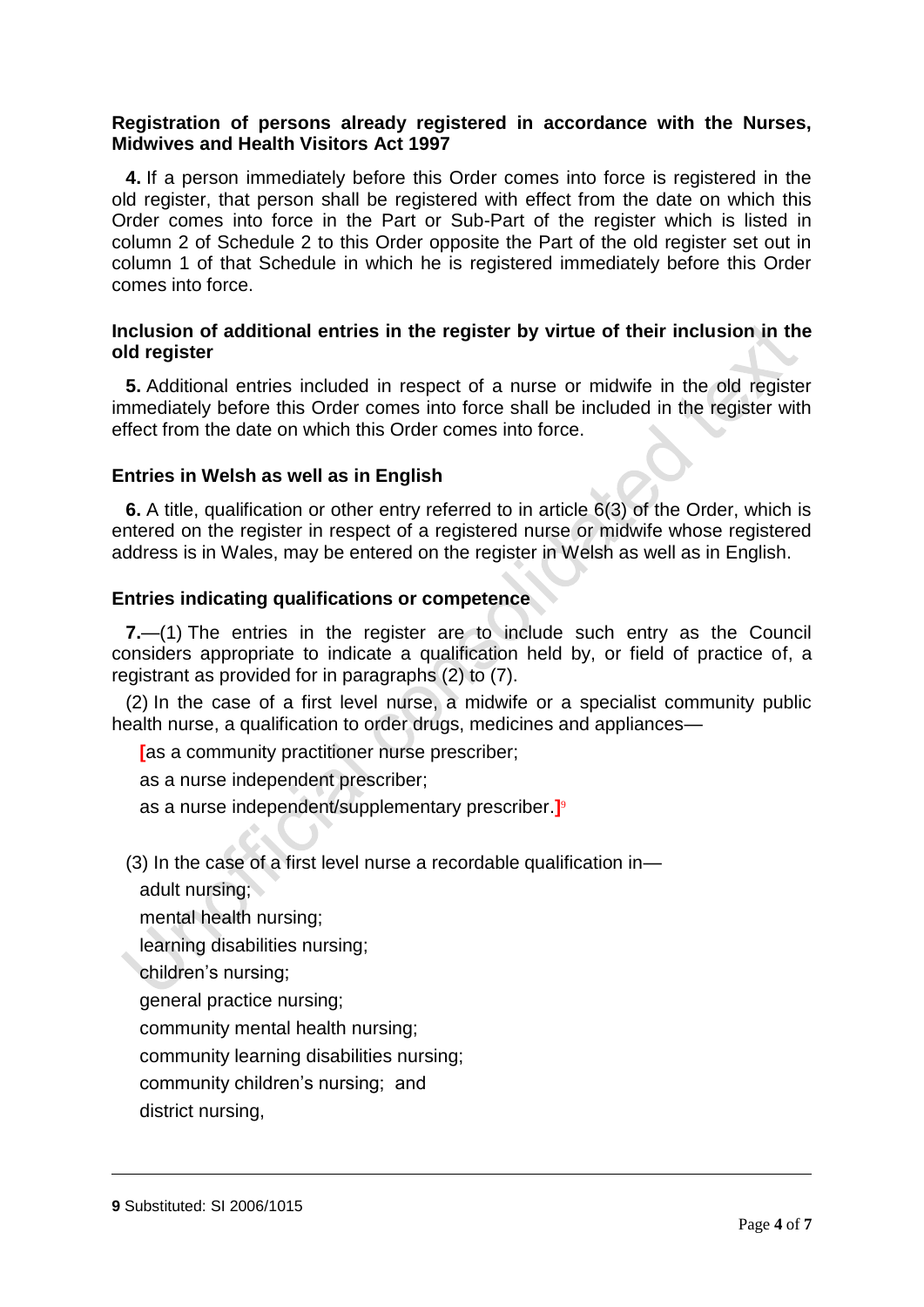which shall be recorded in the Nurses' Part of the register.

(4) In the case of a first level nurse or a midwife, a recordable qualification as a lecturer or practice educator.

(5) In the case of a first level nurse, his field of practice, that is to say adult nursing, mental health nursing, learning disabilities nursing or children's nursing.

(6) In the case of a second level nurse, his field of practice, that is to say adult nursing, mental health nursing, learning disabilities nursing, general nursing or fever nursing.

(7) In the case of a specialist community public health nurse, a qualification in health visiting, occupational health nursing, school nursing or family health nursing which—

meets the standards set by the Council; or

is obtained outside the United Kingdom and which the Council is satisfied is equivalent to a qualification of the type referred to in paragraph (a).

(8) The Council may also include such entry as it considers appropriate to indicate that a registrant possesses any other qualification (whether or not it is an approved qualification) or competence in a particular field or at a particular level of practice.

**Annotations denoting visiting nurses, midwives or nursing associates from relevant European States**

**8. [ ] 10**

-

 *A.K.* 

Clerk of the Privy Council

*Galloway*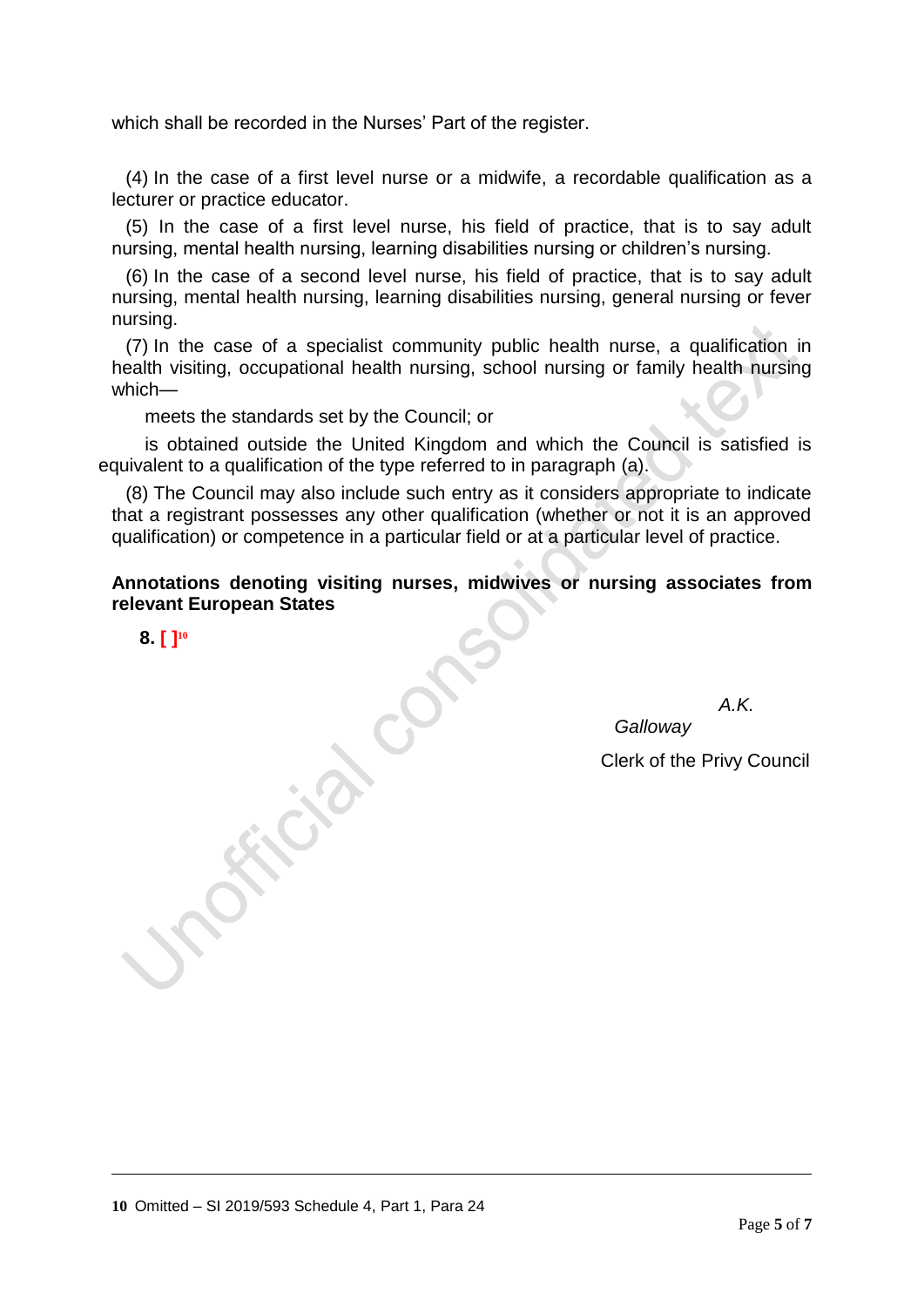SCHEDULE 1 Articles 2 and 3

# Parts and Sub-Parts of the register

| Column 1                                                   | Column <sub>2</sub>                      |
|------------------------------------------------------------|------------------------------------------|
| Parts and Sub-Parts of the Register                        | Designated title                         |
| Nurses:<br>Sub-Part 1                                      |                                          |
|                                                            | Registered nurse: first level            |
| Sub-Part 2                                                 | Registered nurse: second level           |
| <b>Midwives</b>                                            | Midwife                                  |
| <b>[Nursing Associates in England</b>                      | Nursing Associate <sup>[11</sup> ]       |
| <b>Specialist Community Public Health</b><br><b>Nurses</b> | Specialist community public health nurse |

# SCHEDULE 2 Article 4

#### Registration of persons already registered in the old register

| Column 1                          | Column <sub>2</sub>                                              |
|-----------------------------------|------------------------------------------------------------------|
| Part of the old register          | Part or Sub-Part of the new register                             |
| Part 1, 3, 5, 8, 12, 13, 14 or 15 | Nurses - Sub-Part 1                                              |
| Part 2, 4, 6, 7 or 9              | Nurses - Sub-Part 2                                              |
| Part 10                           | <b>Midwives</b>                                                  |
| Part 11                           | Community<br>Public Health<br><b>Specialist</b><br><b>Nurses</b> |

# **EXPLANATORY NOTE**

*(This note is not part of the Order)*

This Order determines the Parts into which the register established and maintained under article 5 of the Nursing and Midwifery Order 2001 is to be divided, and the designated titles which may be used only by persons included in the register. The Order also provides for persons who are included in the register which is superseded by the new register to be included in the new register; for certain entries to be in

**<sup>11</sup>** Added – SI 2018/838, Schedule 2, paragraph 5. The nursing associate part of the register is created on 12 July 2018 for the purposes of establishing standards for nursing associates under article 5(2)(a) of the Nursing and Midwifery Order 2001 and for making rules under article 7(1) (the register: supplemental provisions) of that Order as to the payment of fees by nursing associates. (SI 2018/838, Article  $1(2)(b)(ix)$ ). The remaining provisions including admission to the nursing associate part of the register will come into force on 28 January 2019 (SI 2018/838, Article 1(3)).